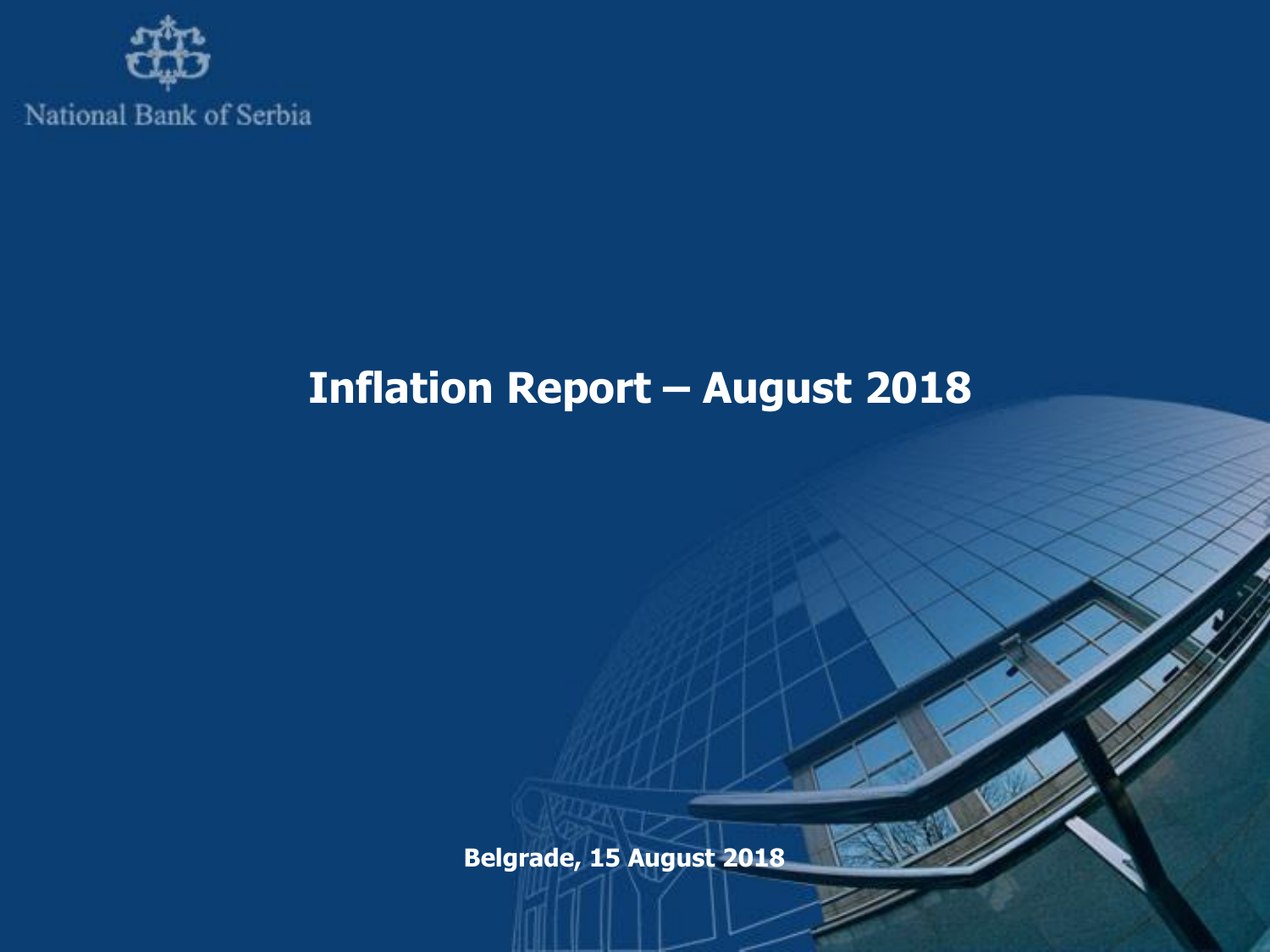## **Inflation remains low and within the bounds of the target tolerance band, GDP is increasing faster than expected**

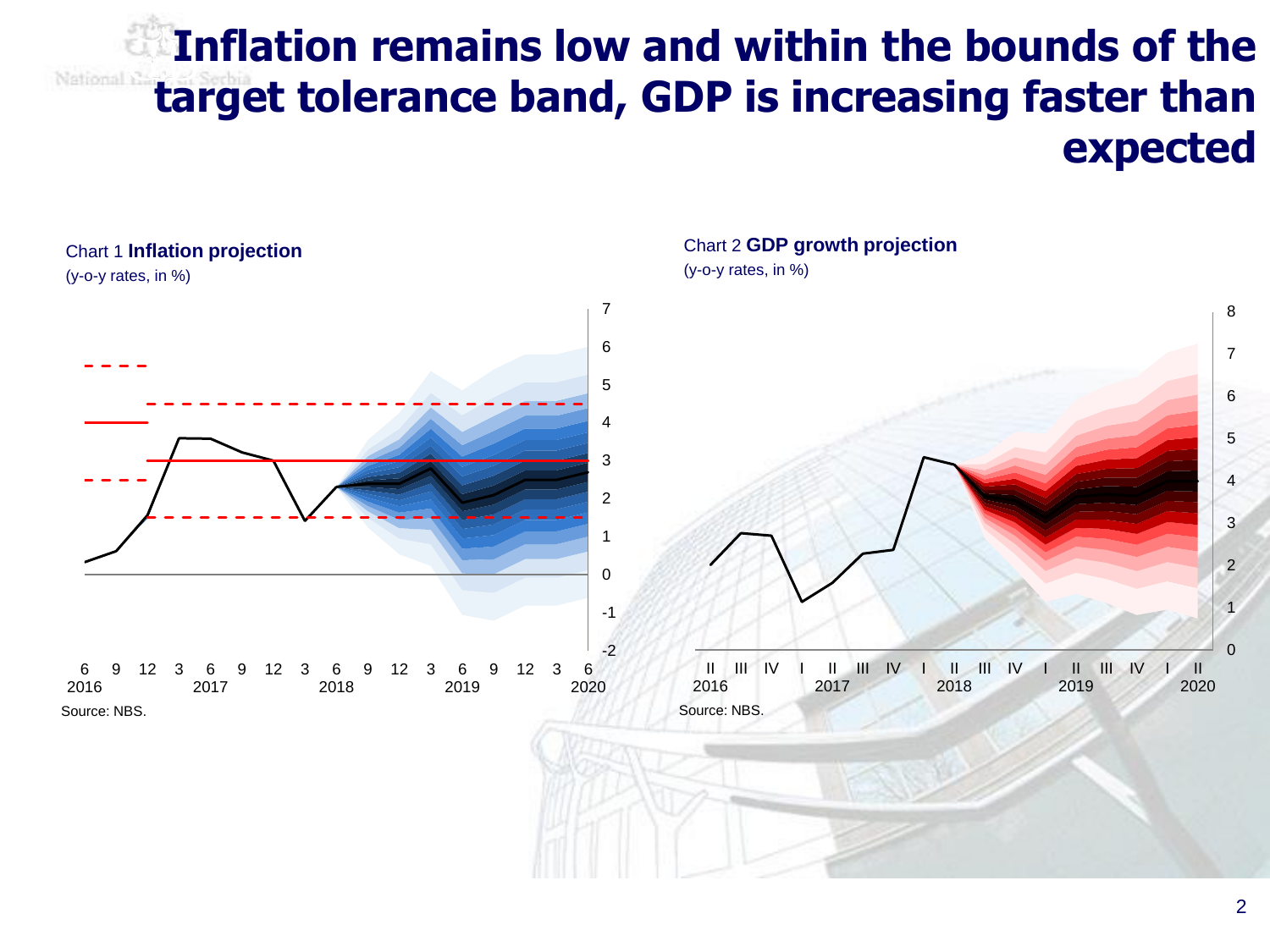

## **Outlook for global growth remains favourable, despite a temporary slowdown in the euro area**

### Chart 3 **IMF's revised forecast of real GDP growth for 2018 and 2019**



Sources: IMF WEO (April 2018) and IMF WEO Update (July 2018).

#### Chart 4 **Movements in euro area GDP and economic activity indicators**



Sources: Eurostat, Markit Group, Banca d'Italia and European Commission.

\* Eurostat preliminary estimate for Q2 2018.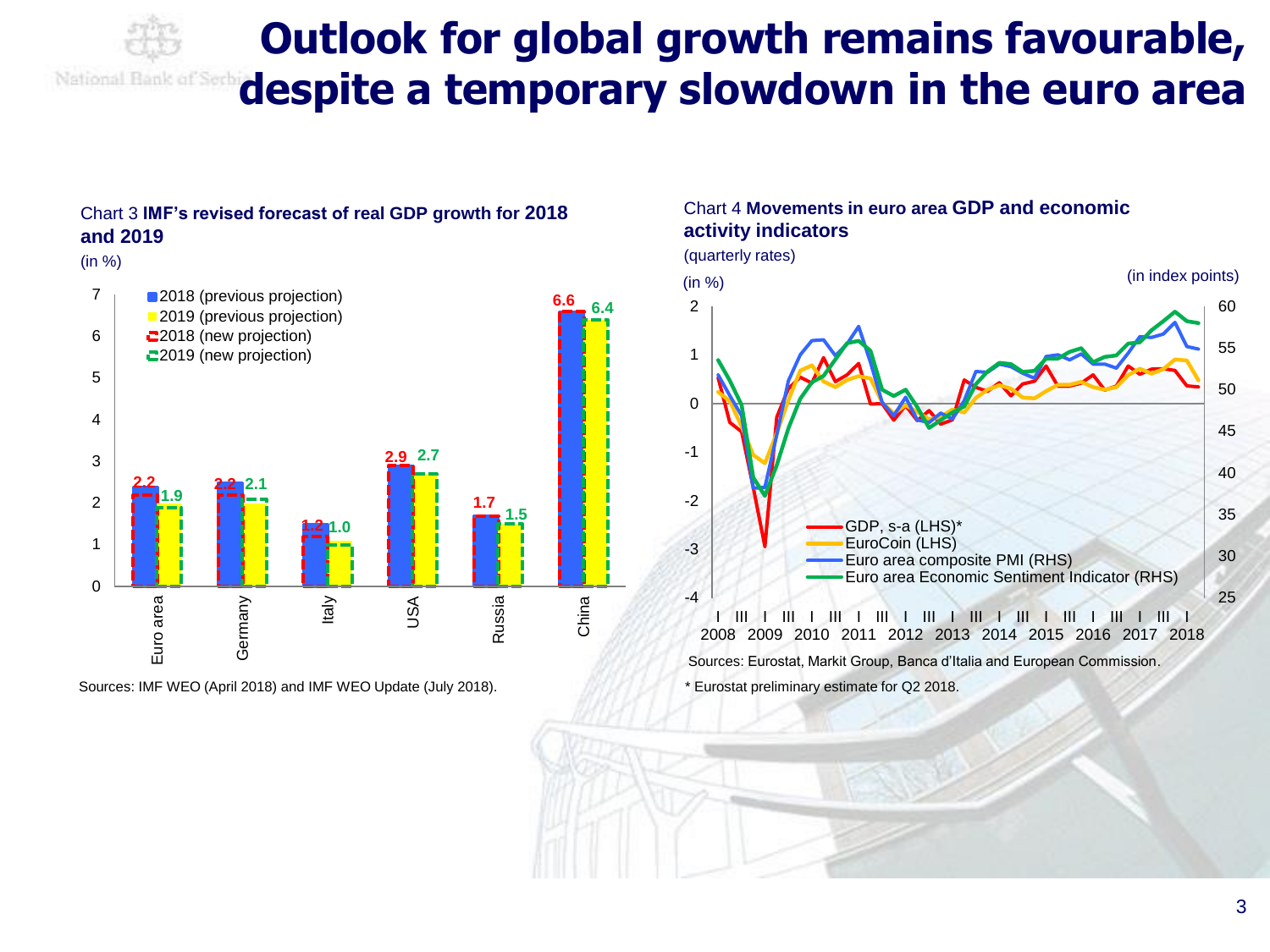## **Uncertainty in the commodity and financial markets** National Bank of Serbia **is still present**

#### Chart 5 **Oil and copper price movements** (average monthly prices, in USD)



### Chart 6 **Primary agricultural commodities' price movements** (USD/t)

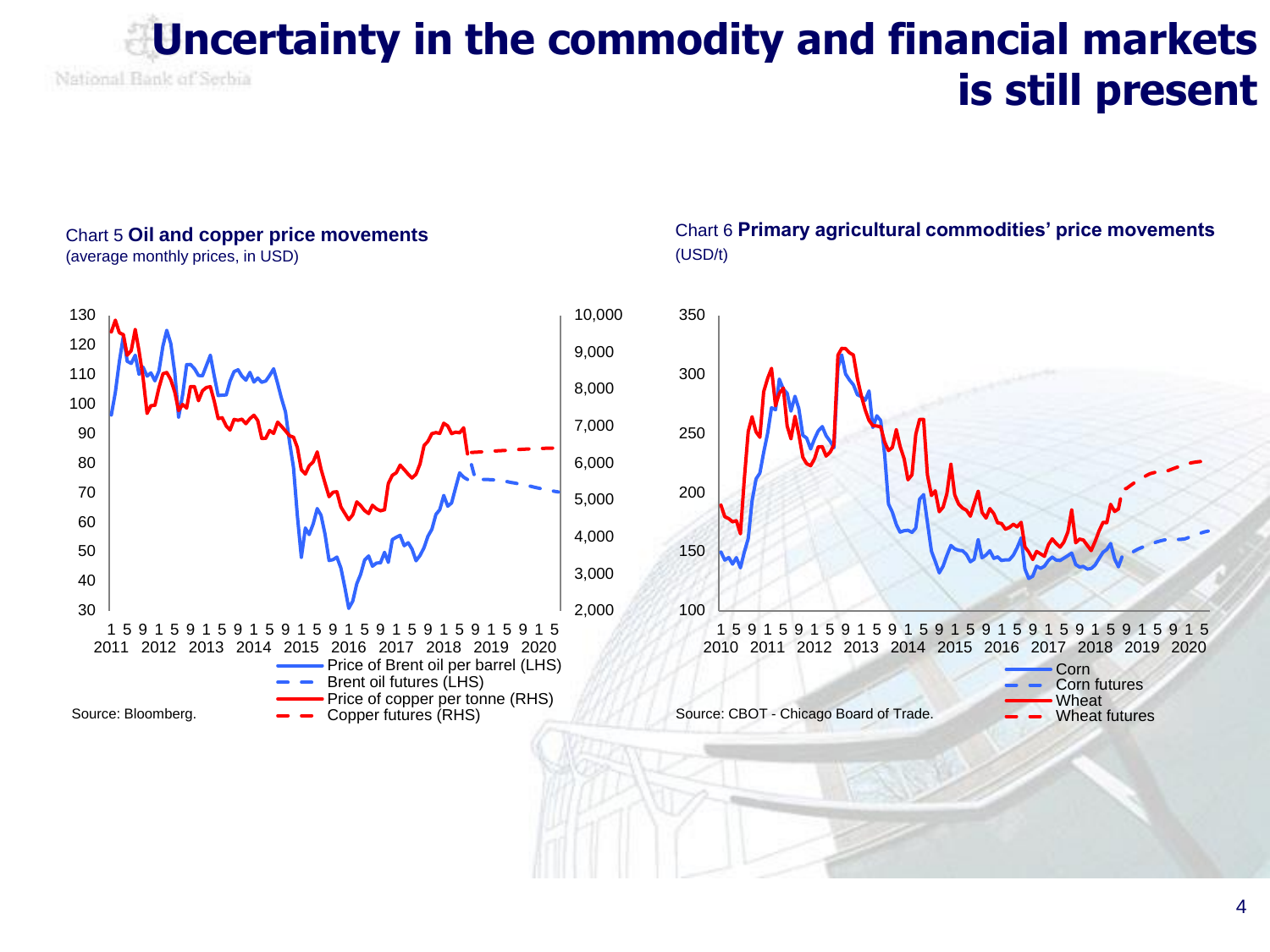**FDI inflow covers the current account deficit and contributes to continued appreciation pressures**

### Chart 7 **Risk premium indicator − EMBI by country** (daily data, in bp)



### Chart 8 **Movements in the EUR/RSD exchange rate and NBS FX interventions**

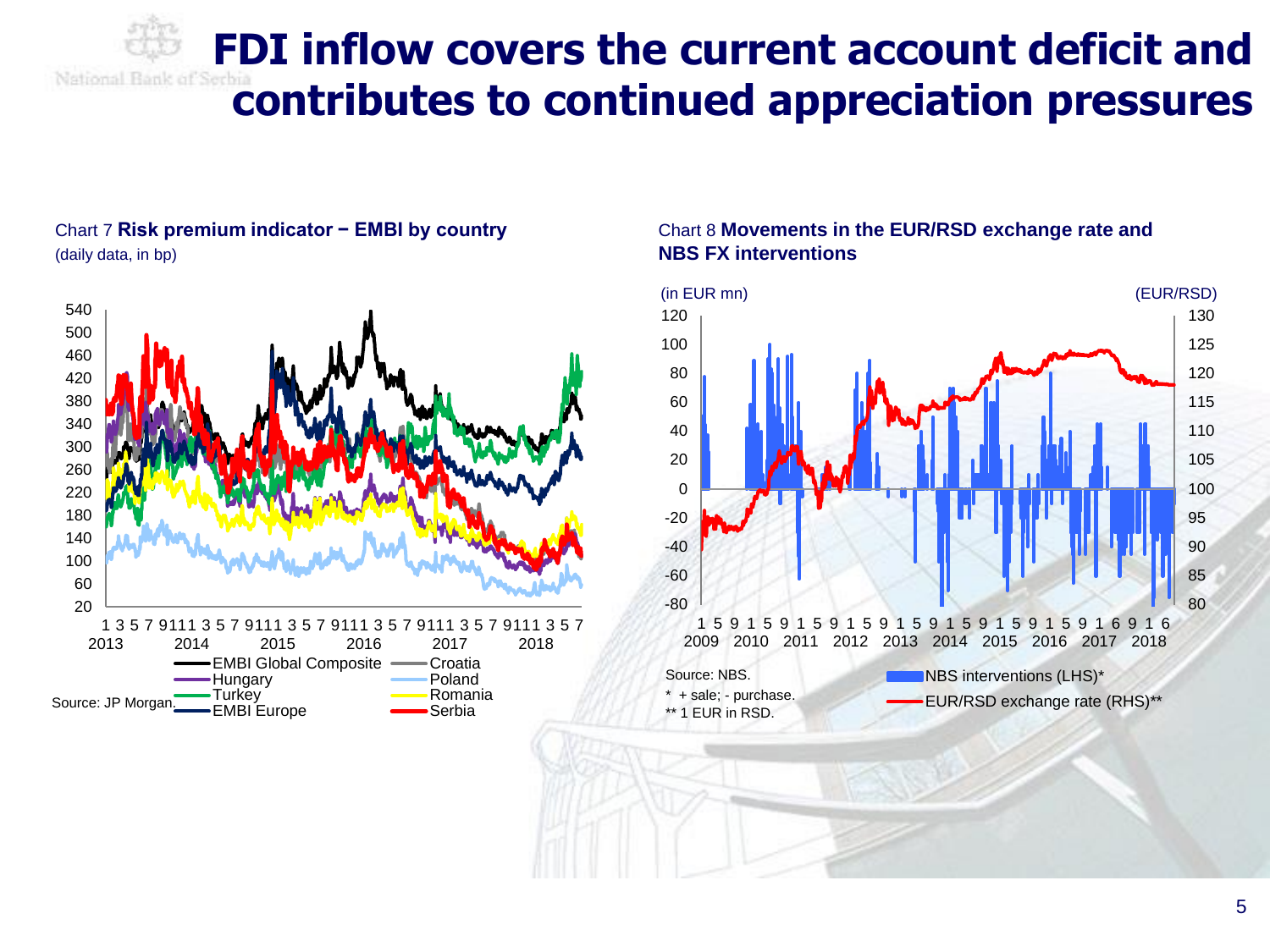

## **Accelerated lending is another contributor to robust GDP growth**



Chart 9 **Contributions to annual GDP growth** 

Sources: SORS and NBS calculation.

\* NBS estimate.

## Chart 10 **Lending activity and GDP**

(y-o-y rates, in %)



Excluding the exchange rate effect.

\*\* Excluding the effect of NPL write-off in the past year.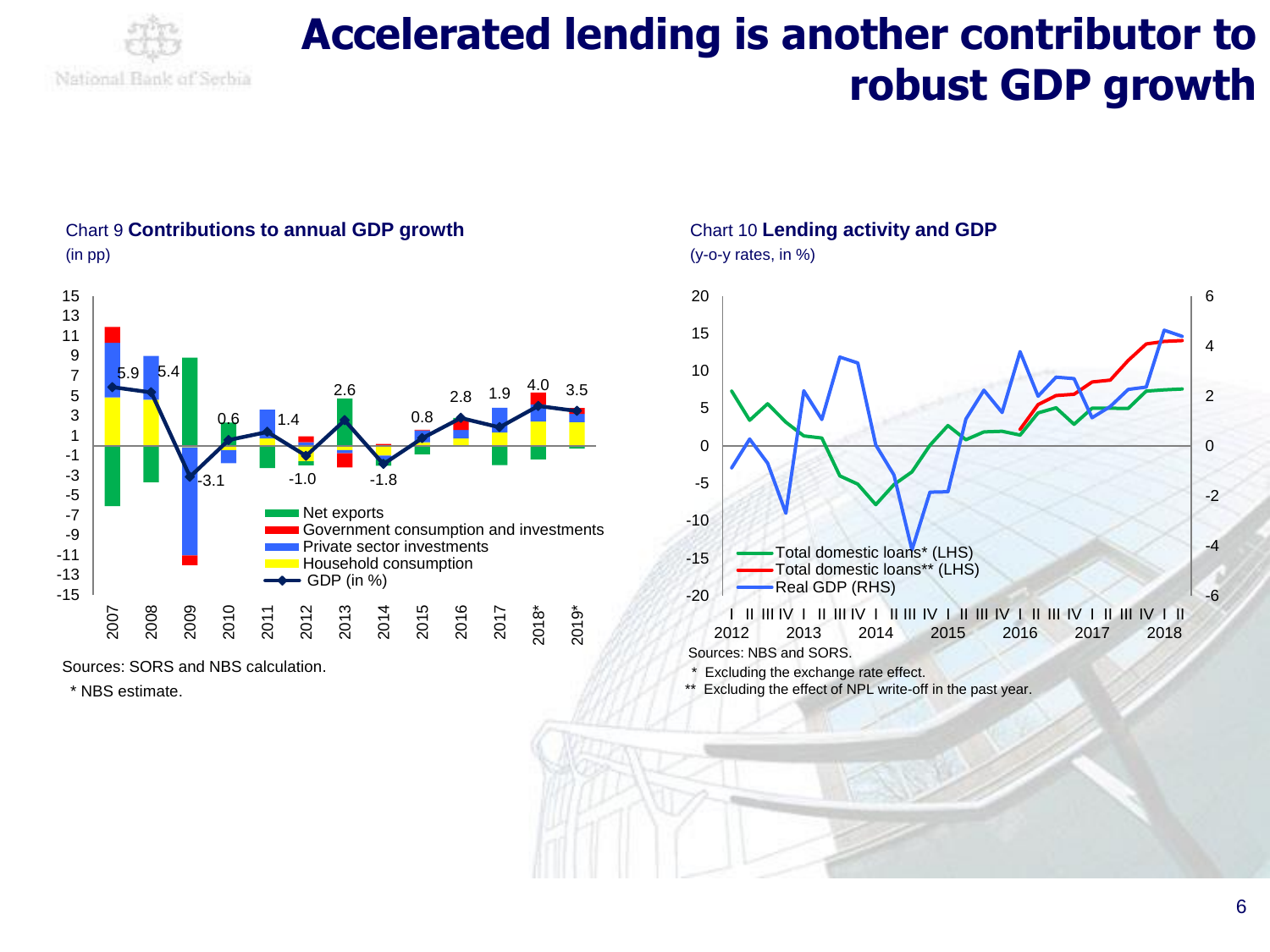## **Low inflationary pressures, inflation expectations**  National Bank of Serbia **anchored around the target**



Chart 11 **Contribution of CPI components to y-o-y inflation**

(in pp)

### Chart 12 **Current inflation and one-year ahead inflation expectations\***

(y-o-y rates, in %)



Sources: Gallup, Ipsos/Ninamedia, Bloomberg and NBS.

\* Ipsos and Gallup agencies until December 2014, Ninamedia agency since December 2014, and Ipsos agency since January 2018.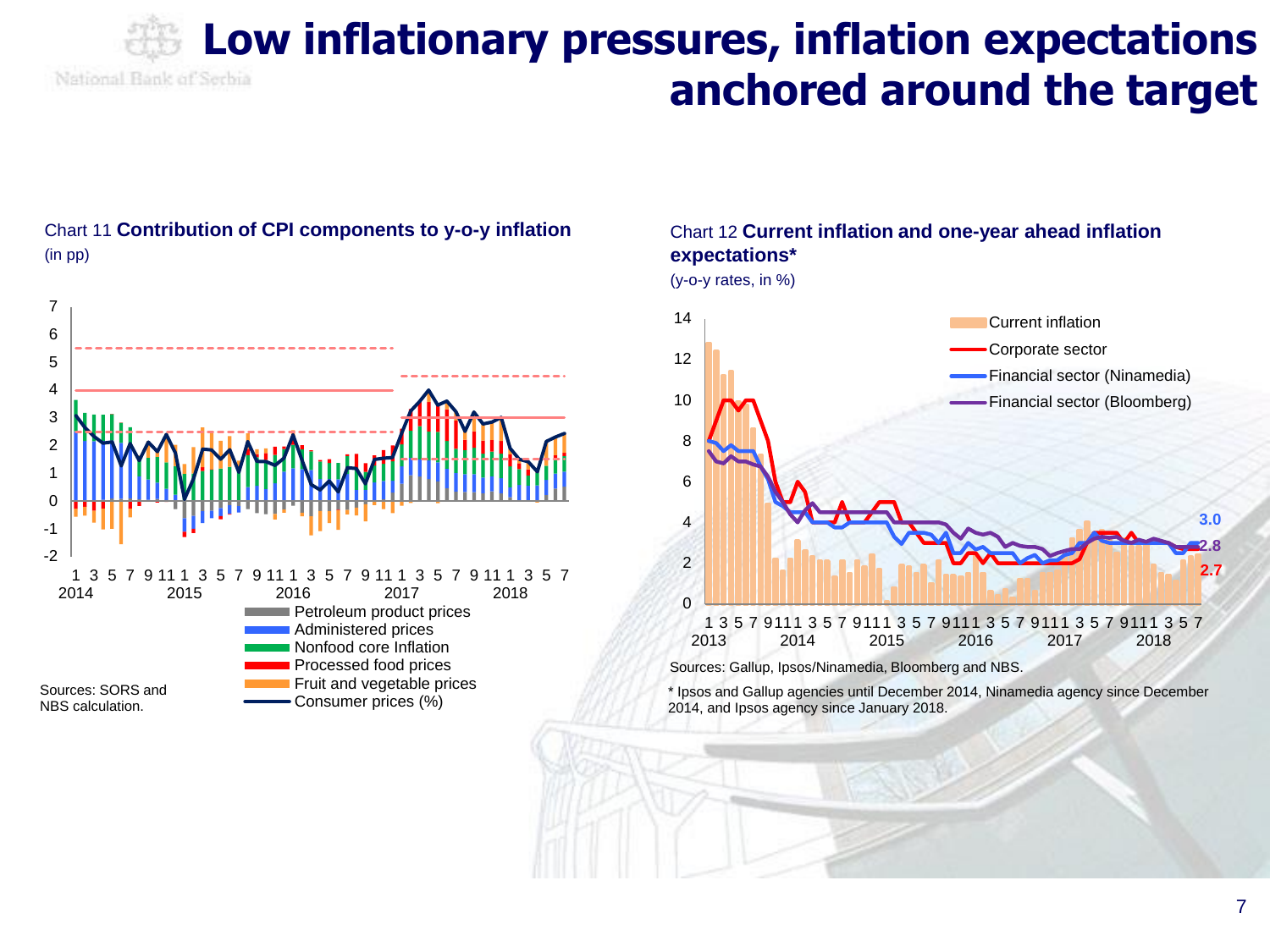

## **Price stability will be maintained in the medium term as well**

Chart 13 **Inflation projection**

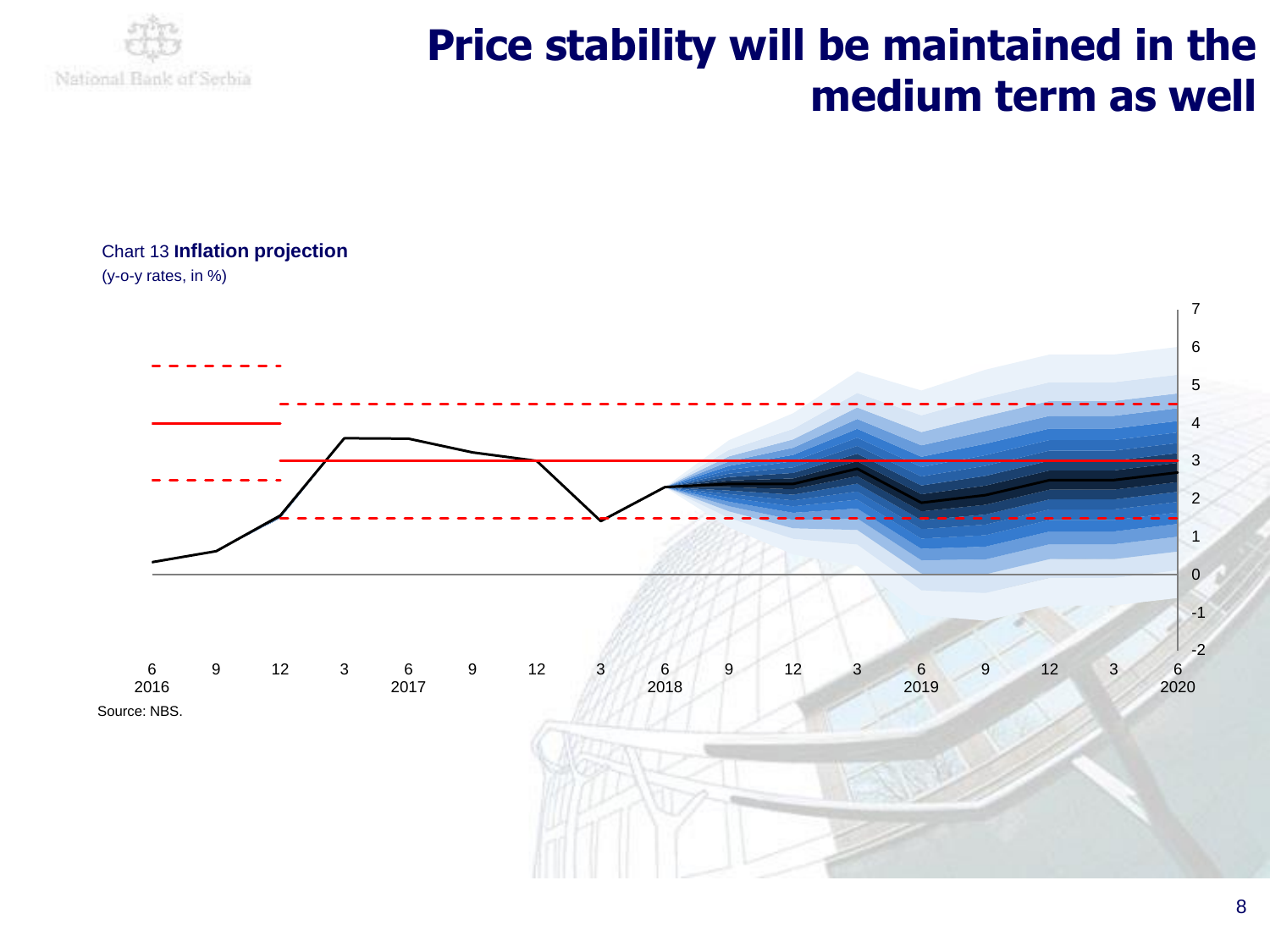

## **FDI inflow to manufacturing increases the export potential of the economy**



## Chart 14 **Structure of FDI by area of the manufacturing industry**

Chart 15 **Exports, production and employment in the manufacturing industry**



#### Sources: SORS and NBS calculation.

- High and project-diversified FDI inflow to manufacturing helped expand the exports base in a large number of areas and contributed to significant growth in production and exports;
- In the 2012–2017 period the following results were achieved:
	- **Production** in the manufacturing industry **increased by 22.2%;**
	- **Exports** of the manufacturing industry **increased by 82.2%** (around **EUR 6 bn**);
	- **Employment** in the manufacturing industry **increased by 9.3%** (around **40,000 persons**);
	- **Productivity** of the manufacturing industry **increased by 11.7%.**